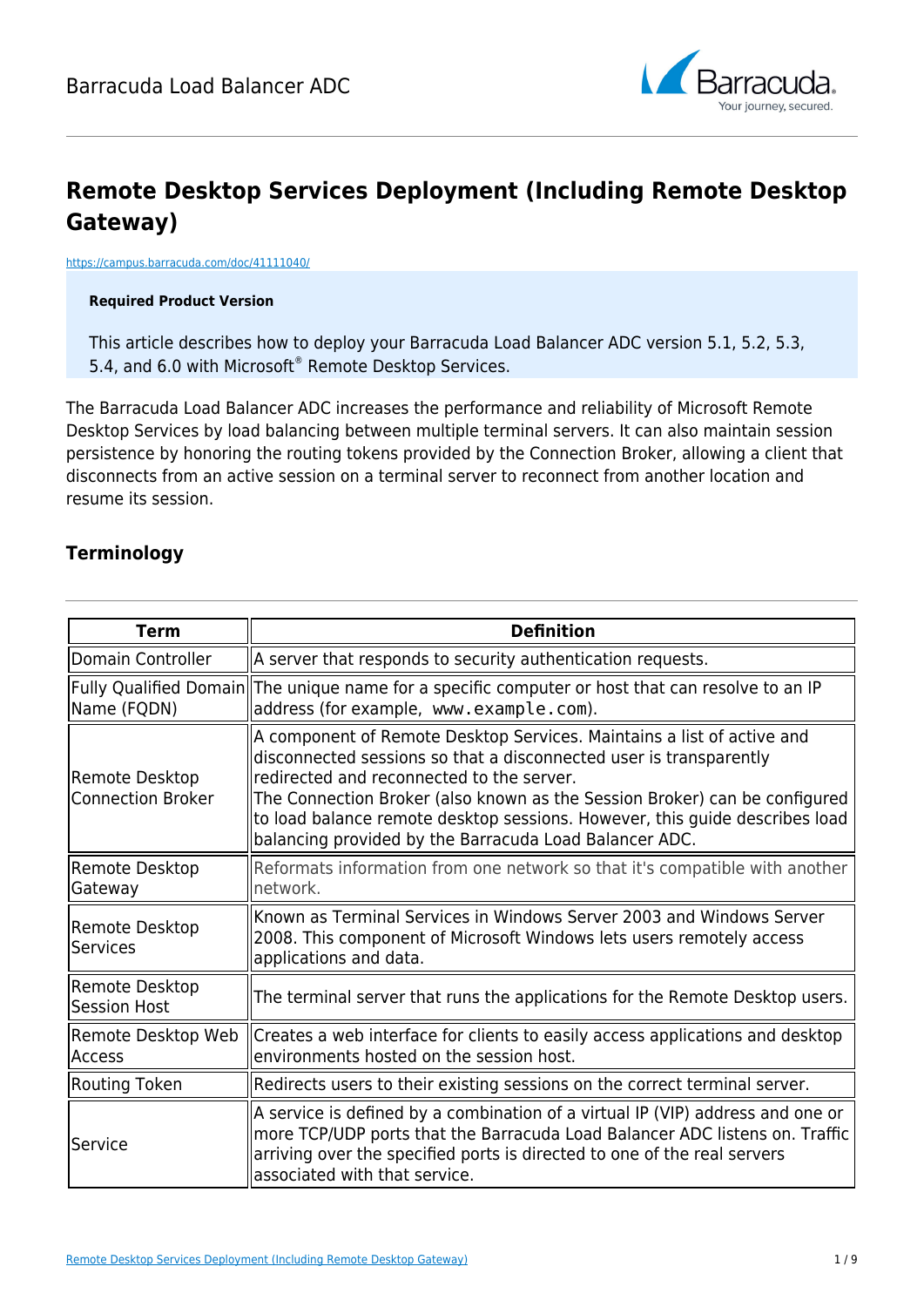

### **Microsoft TechNet References**

For Windows Server 2008 R1:

[TS Session Broker Load Balancing Step-by-Step Guide](http://technet.microsoft.com/en-us/library/cc772418(WS.10).aspx)

For Windows Server 2008 R2:

- [Remote Desktop Connection Broker](http://technet.microsoft.com/en-us/library/cc771419.aspx)
- **[About IP Address and Token Redirection](http://technet.microsoft.com/en-us/library/cc732852.aspx)**

For Windows Server 2012:

[Configuring RDS for 2012](http://blogs.technet.com/b/yungchou/archive/2013/02/07/remote-desktop-services-rds-quick-start-deployment-for-remoteapp-windows-server-2012-style.aspx)

### **Remote Desktop Services Deployment Options**

Deployments of Remote Desktop Services are supported in either a [Choosing Your Deployment Mode](http://campus.barracuda.com/doc/26575312/) [and Service Types](http://campus.barracuda.com/doc/26575312/), with either a single or multiple subnet configuration. Unless users must directly access individual servers, it is recommended that the servers be placed in one or more subnets that are reachable by an internal-facing port of the Barracuda Load Balancer ADC. If clients must directly access individual servers, a one-armed deployment is recommended.

Direct Server Return (DSR) is not supported in a Remote Desktop Services deployment.

### **Deployment Scenario**

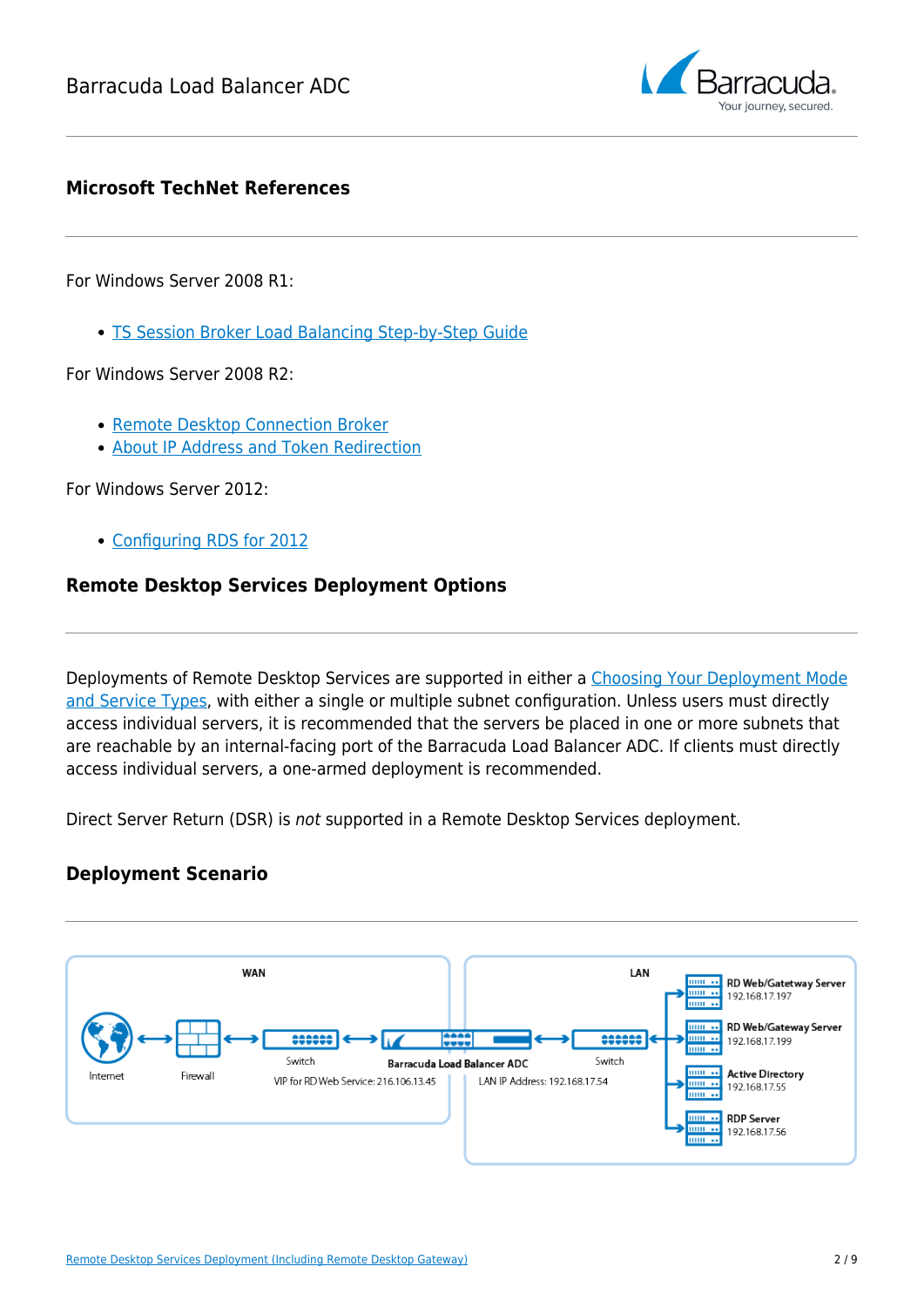

## **Prerequisites**

To complete this procedure, you must have the following:

- Windows Server 2008 R2 or newer. Barracuda Networks recommends using the latest release of Windows Server.
- The Barracuda Load Balancer ADC must be connected to the web interface with its subscription activated.
- If you want to deploy Remote Desktop Services with high availability, cluster two or more Barracuda Load Balancer ADCs. For more information, see [High Availability.](http://10.128.32.119:8090/techlib/display/LBADCv50/High+Availability)

### **Step 1. Configure the Servers**

- 1. Setup the servers that provide the Remote Desktop Services.
- 2. Configure the Remote Desktop (RD) Session Host, RD Web Access (optional), and RD gateway (optional) on at least 2 servers so they can be load balanced.
- 3. If you deploy an RD Licensing Server, ensure that it is properly configured and operational.
- 4. Install and configure the necessary certificates for each role on each server.
- 5. If you deploy an RD Gateway, configure the gateway server name (under deployment properties). The gateway server name is tied to the FQDN. The FQDN is tied to the DNS entry you create for the VIP.
- 6. When you have deployed a Session or Connection Broker, you must also complete the steps listed in this article: [Remote Desktop Services Configuration When the Session or Connection](http://campus.barracuda.com/doc/45027933/) [Broker Is Deployed.](http://campus.barracuda.com/doc/45027933/)

### **Step 2. Create Services on the Barracuda Load Balancer ADC**

Add the Remote Desktop Service on the active Barracuda Load Balancer ADC (you can load balance any of these services):

- 1. Go to the **BASIC > Certificates** page, and create or upload a certificate for the service.
- 2. Go to the **BASIC > Services** page.
- 3. To add a Remote Desktop services (RDP, RDWeb and RD Gateway), click **Add Service**.
	- If you are load balancing Remote Desktop Session Hosts, configure the RDP Session Host services as follows:

#### **Table 1. RDP Session Host Services**

| $\sqrt{\frac{1}{2}}$ Type   IP Address $\sqrt{\frac{1}{2}}$ Port   Session | Load<br><b>Server Monitor</b><br><b>Balancing</b> |
|----------------------------------------------------------------------------|---------------------------------------------------|
|----------------------------------------------------------------------------|---------------------------------------------------|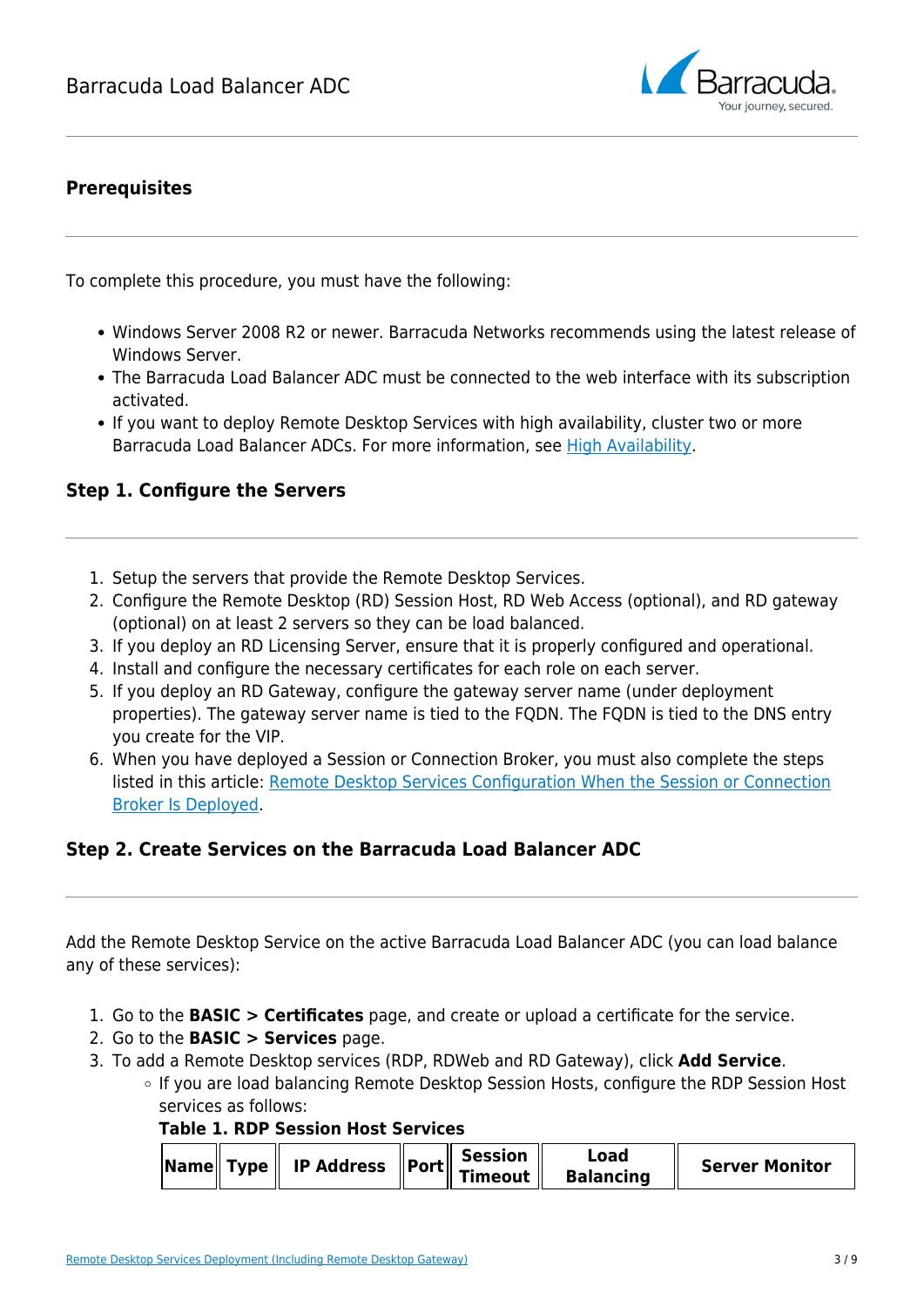![](_page_3_Picture_1.jpeg)

| <b>RDP</b> | <b>TCP</b><br>Proxy | VIP address for<br>lthe FQDN of<br>llyour Remote<br>  Desktop<br>Service<br>  For example:<br>$ 10.5.7.193\rangle$ | 3389  1800 |  | Persistence<br><b>Type: Source</b><br>IIP | <b>Testing Method:</b><br><b>RDP Test</b><br>Ensure that your<br>session host servers<br>do not require NLA<br>(Network Level<br>Authentication)<br>clients |
|------------|---------------------|--------------------------------------------------------------------------------------------------------------------|------------|--|-------------------------------------------|-------------------------------------------------------------------------------------------------------------------------------------------------------------|
|------------|---------------------|--------------------------------------------------------------------------------------------------------------------|------------|--|-------------------------------------------|-------------------------------------------------------------------------------------------------------------------------------------------------------------|

o If you are load balancing Remote Desktop Session Hosts with a Connection Broker, configure the RDP Session Host services as follows:

### **Table 2. RDP Session Hosts with a Connection Broker**

| $\vert$ Name $\vert$ Type |                     | <b>IP Address</b>                                                                              | $ \mathsf{Port} $ | <b>Session</b><br><b>Timeout</b> | <b>Load</b><br><b>Balancing</b> | <b>Server Monitor</b>                                                                                                                                         |
|---------------------------|---------------------|------------------------------------------------------------------------------------------------|-------------------|----------------------------------|---------------------------------|---------------------------------------------------------------------------------------------------------------------------------------------------------------|
| <b>RDP</b>                | <b>RDP</b><br>Proxy | VIP address for<br>the FQDN of<br>vour Remote<br>Desktop Service<br>For example:<br>10.5.7.193 | 3389 1800         |                                  | N/A                             | <b>Testing Method: RDP</b><br>Test<br>Ensure that your<br>session host servers do<br>$\parallel$ not require NLA<br>(Network Level<br>Authentication) clients |

On the Remote Desktop Session Hosts, enable token redirection.

o If you are load balancing Remote Desktop Session Hosts and Remote Desktop Gateway Servers with a Connection Broker, configure the RDP Session Host services as follows:

#### **Table 3. RDP Session Hosts and RD Gateway Servers with a Connection Broker**

| Name   Type |                     | <b>IP Address</b>                                                                               | Port | <b>Session</b><br><b>Timeout</b> | <b>Load</b><br><b>Balancing</b> | <b>Server Monitor</b>                                                                                                                                             |
|-------------|---------------------|-------------------------------------------------------------------------------------------------|------|----------------------------------|---------------------------------|-------------------------------------------------------------------------------------------------------------------------------------------------------------------|
| <b>RDP</b>  | <b>RDP</b><br>Proxy | VIP address for<br>lthe FQDN of<br>vour Remote<br>Desktop Service<br>For example:<br>10.5.7.193 |      | 3389  1800                       | ' N/A                           | Testing Method: RDP <br><b>Test</b><br>Ensure that your!<br>session host servers do<br>$\parallel$ not require NLA<br>  (Network Level<br>Authentication) clients |

o If you are load balancing only Remote Desktop Gateway Server(s) with a Connection Broker 2008R2, configure the Remote Desktop Gateway Services as follows:

#### **Table 4. RD Gateway Services with a Connection Broker 2008R2**

| Name                  | Type                    | <b>IP</b><br><b>Address</b>                                                                                                                     |     | $S$ ession $\parallel$<br>-   Port  Timeout   - | Load<br>Balancing                                                                                                                            | <b>Server Monitor</b>                                                                                                                                                                                                                                                                                      |
|-----------------------|-------------------------|-------------------------------------------------------------------------------------------------------------------------------------------------|-----|-------------------------------------------------|----------------------------------------------------------------------------------------------------------------------------------------------|------------------------------------------------------------------------------------------------------------------------------------------------------------------------------------------------------------------------------------------------------------------------------------------------------------|
| RD_GATEWAY_RDWeb   or | <b>IIHTTPS</b><br>lissl | <b>NIP</b><br>lladdress<br>llfor the<br><b>IFQDN</b> of<br>llvour RD<br><b>IlGateway</b><br>lFor<br>llexample:<br>$\left\  10.5.7.193 \right\ $ | 443 | 1800                                            | <b>  Persistence </b><br>Type: HTTP<br><b>Header</b><br><b>Header</b><br>  Name:<br>Authorization<br><b>Persistence</b><br><b>Time: 1200</b> | <b>Testing Method: Simple HTTPS</b><br>Test Target: /rdweb/Pages/en-US/login.aspx?ReturnUrl=/RDWeb/Pages/en-<br>lUS/Default.aspx<br><b>Additional Headers:</b> User-Agent: Barracuda Load Balancer ADC Server<br>lMonitor<br><b>Status Code: 200</b><br>Test Delay: 30 seconds<br><b>HTTP Method: HEAD</b> |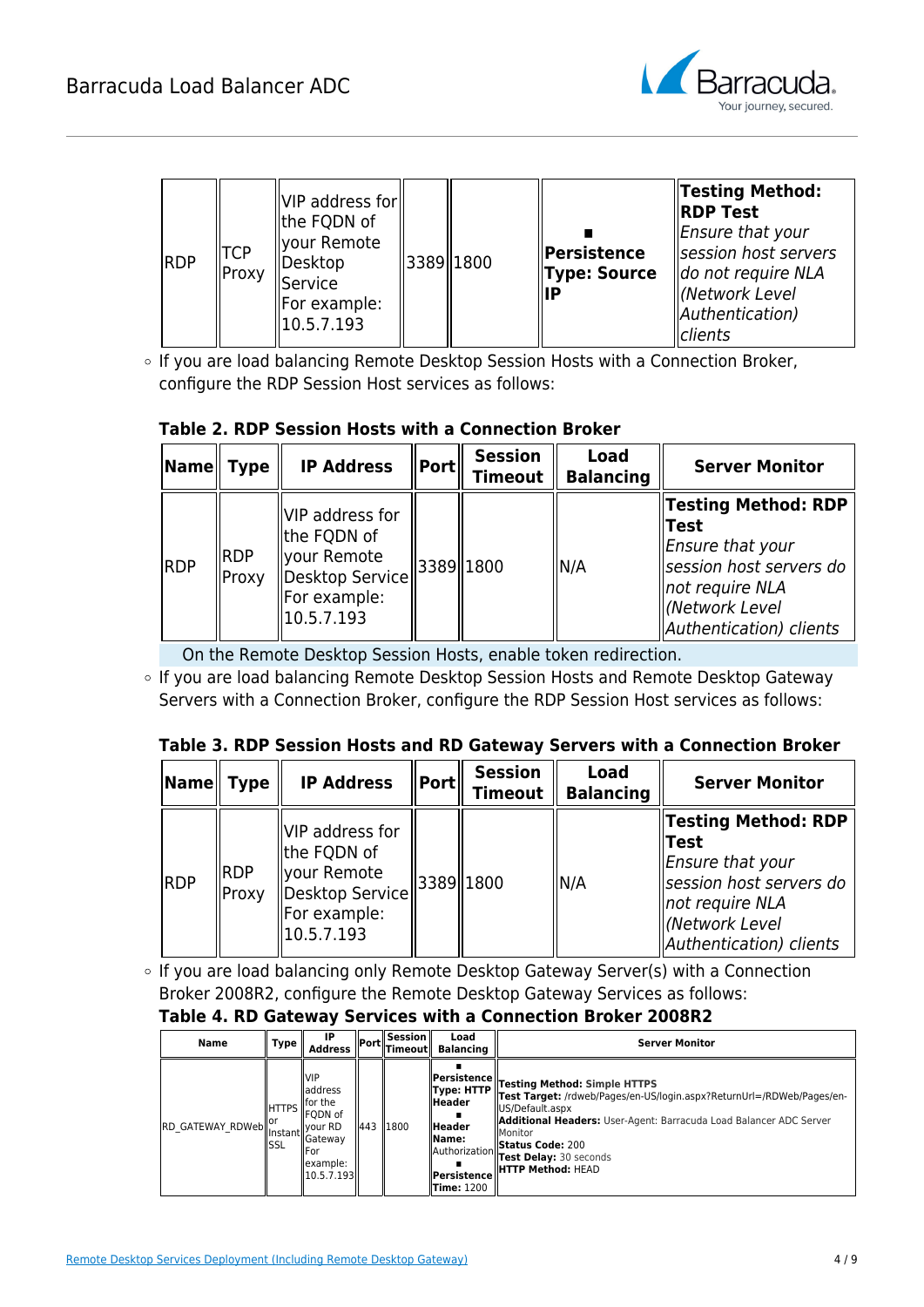![](_page_4_Picture_1.jpeg)

○ If you are load balancing only Remote Desktop Gateway Server(s) with a Connection Broker 2012R2, configure the Remote Desktop Gateway Services as follows:

#### **Table 5. RD Gateway Servers with a Connection Broker 2012R2**

| Name                             | Type           | IP<br><b>Address</b>                                                                                                 | Port                                                    | $S$ ession $\parallel$<br><b>Timeout</b> | Load<br>Balancing                                                                   | <b>Server Monitor</b>                                                                                                                                                                                                                                                                                                      |
|----------------------------------|----------------|----------------------------------------------------------------------------------------------------------------------|---------------------------------------------------------|------------------------------------------|-------------------------------------------------------------------------------------|----------------------------------------------------------------------------------------------------------------------------------------------------------------------------------------------------------------------------------------------------------------------------------------------------------------------------|
| RD GATEWAY RDWeb SSL, or your RD | IIUDP<br>Proxy | IVIP<br>laddress<br>IHTTPS.llfor the<br>llinstantllFODN of<br><b>I</b> Gateway<br>llFor<br>llexample:<br> 10.5.7.193 | 443<br>$\ $ (HTTPS) $\ $<br>13391<br>ll(UDP<br>  Proxy) | 1800                                     | <b>Service</b><br><b>I</b> Groups<br>Type:<br><b>Source IP</b><br><b>Time: 1200</b> | <b>Testing Method: Simple HTTPS</b><br>Test Target: /rdweb/Pages/en-US/login.aspx?ReturnUrl=/RDWeb/Pages/en-<br>IUS/Default.aspx<br>Persistence Additional Headers: User-Agent: Barracuda Load Balancer ADC Server<br><b>Monitor</b><br><b>Status Code: 200</b><br>Test Delay: 30 seconds<br>Persistence HTTP Method: HEAD |

o If you are load balancing both Remote Desktop Session Hosts and Remote Desktop Gateway Server(s) with a Connection Broker 2008R2, configure the RDP and Remote Desktop Gateway Services as follows:

#### **Table 6. RDP and RD Gateway Services with a Connection Broker 2008R2**

| <b>Name</b>                              | Type                       | IP<br><b>Address</b>                                                                                                            | $\ $ Port       | $ $ Session $\ $<br>$\ $ Timeout $\ $ | Load<br><b>Balancing</b>                                                                                             | <b>Server Monitor</b>                                                                                                                                                                                                                                                                                    |
|------------------------------------------|----------------------------|---------------------------------------------------------------------------------------------------------------------------------|-----------------|---------------------------------------|----------------------------------------------------------------------------------------------------------------------|----------------------------------------------------------------------------------------------------------------------------------------------------------------------------------------------------------------------------------------------------------------------------------------------------------|
| <b>RDP</b>                               | <b>RDP</b><br>Proxy        | <b>VIP</b><br>laddress<br>lfor the<br>FQDN of<br><b>your</b><br>Remote<br>Desktop<br>Service<br>lFor.<br>example:<br>10.5.7.193 |                 | 3389 1800                             | Persistence<br>⊪P<br>Persistence<br><b>Time: 1200</b>                                                                | Type:Source Testing Method: RDP Test<br>Ensure that your session host servers do not require NLA (Network Level<br>Authentication) clients                                                                                                                                                               |
| RD_GATEWAY_RDWeb  "<br> Instant  your RD | <b>HTTPS</b><br>lor<br>SSL | <b>VIP</b><br>laddress<br>llfor the<br>FQDN of<br>Gateway<br><b>IFor</b><br>example:<br> 10.5.7.193                             | $\parallel$ 443 | 1800                                  | Persistence<br>Type:HTTP<br>Header<br><b>Header</b><br>lName:<br>llAuthorization<br>Persistence<br><b>Time:</b> 1200 | <b>Testing Method: Simple HTTPS</b><br>Test Target: /rdweb/Pages/en-US/login.aspx?ReturnUrl=/RDWeb/Pages/en-<br>US/Default.aspx<br><b>Additional Headers: User-Agent: Barracuda Load Balancer ADC Server</b><br>Monitor<br><b>Status Code: 200</b><br>Test Delay: 30 seconds<br><b>HTTP Method: HEAD</b> |

On the **BASIC > Services** page for the RD\_GATEWAY\_RDWeb service, configure the following:

- 1. **SSL Settings** section (only for Instant SSL service type):
	- **Secure Site Domain** Enter the domain name of your Remote Desktop Services server. If the internal and external domain are different, you can use wildcard characters. For example: \*.barracuda.com.
	- If your Barracuda Load Balancer ADC is running version 5.1.1 and above, set the **Rewrite Support** option to **Off**. For versions below 5.1.1, this option is named Instant SSL.
- 2. **Certificates** section:
	- Select the certificate that was uploaded for the service.
- If you are load balancing both Remote Desktop Session Hosts and Remote Desktop Gateway Server(s) with a Connection Broker 2012R2, configure the RDP and Remote Desktop Gateway Services as follows: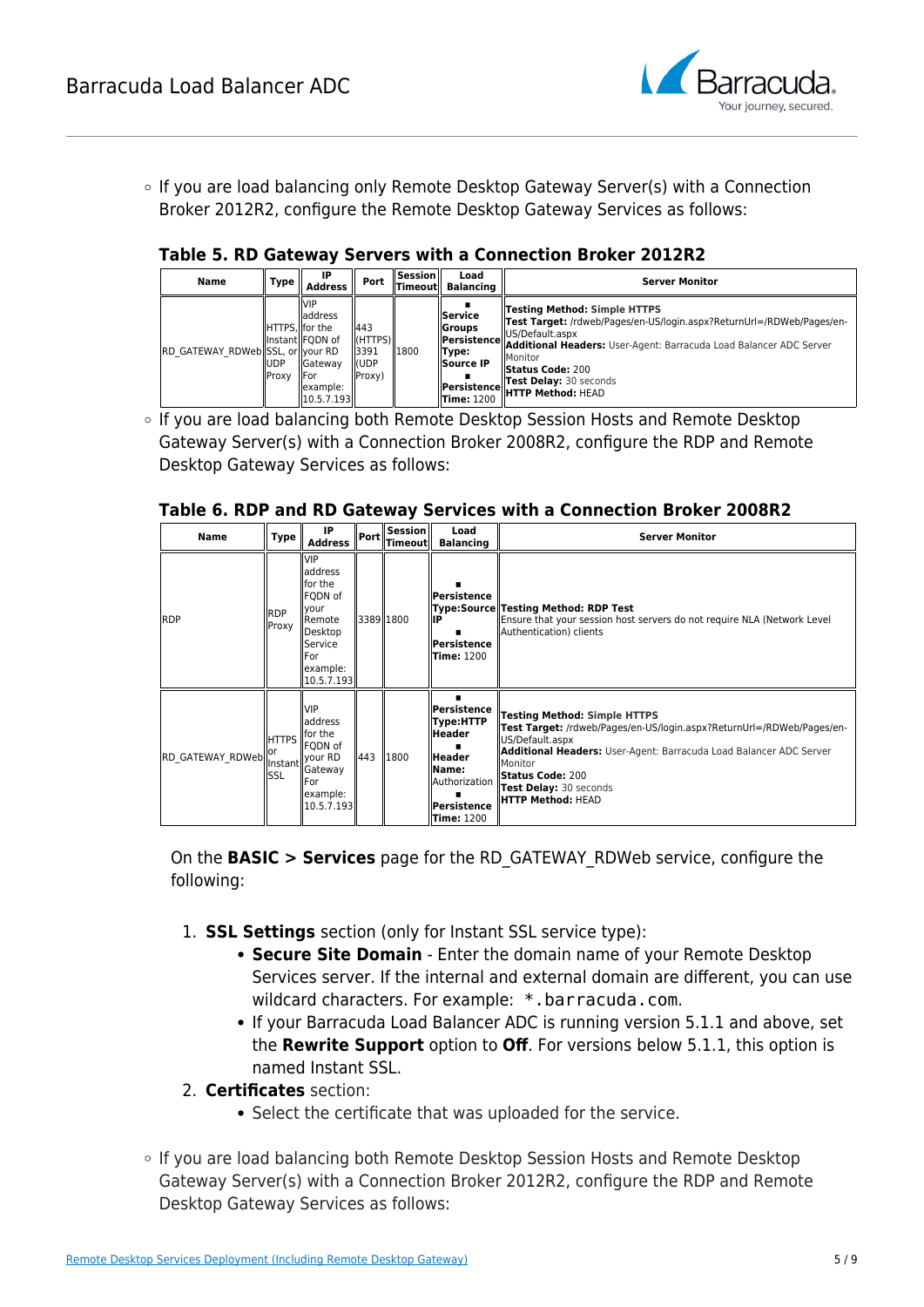![](_page_5_Picture_1.jpeg)

|        |  |  |  | Table 7. RDP Session Hosts and RD Gateway Services with a Connection Broker |  |
|--------|--|--|--|-----------------------------------------------------------------------------|--|
| 2012R2 |  |  |  |                                                                             |  |

| <b>Name</b>                      | Type                                   | IP<br><b>Address</b>                                                                                                                               | Port                                                  | Session<br>$\ $ Timeout $\ $ | Load<br><b>Balancing</b>                                                                                                      | <b>Server Monitor</b>                                                                                                                                                                                                                                                                                            |
|----------------------------------|----------------------------------------|----------------------------------------------------------------------------------------------------------------------------------------------------|-------------------------------------------------------|------------------------------|-------------------------------------------------------------------------------------------------------------------------------|------------------------------------------------------------------------------------------------------------------------------------------------------------------------------------------------------------------------------------------------------------------------------------------------------------------|
| <b>RDP</b>                       | <b>RDP</b><br>Proxy                    | <b>VIP</b><br>address<br>llfor the<br>FQDN of<br>llvour<br><b>I</b> Remote<br><b>IDesktop</b><br>Service<br><b>IFor</b><br>example:<br> 10.5.7.193 | 3389                                                  | 1800                         | Persistence<br>Type:<br>Source IP<br>Persistence<br><b>Time: 1200</b>                                                         | <b>Testing Method: RDP Test</b><br>Ensure that your session host servers do not require NLA (Network Level<br>Authentication) clients                                                                                                                                                                            |
| RD GATEWAY RDWeb SSL, or your RD | HTTPS.llfor the<br><b>UDP</b><br>Proxy | <b>VIP</b><br>laddress<br>Instant FQDN of<br>Gateway<br>llFor<br>example:<br> 10.5.7.193                                                           | 443<br>$\ $ (HTTPS) $\ $<br>13391<br>ll(UDP<br>Proxy) | 1800                         | Service<br>Group<br>Persistence<br>Type:<br>Source IP<br>Header<br>Name:<br>Authorization<br>Persistence<br><b>Time: 1200</b> | <b>Testing Method (HTTPS): Simple HTTPS</b><br>Test Target: /rdweb/Pages/en-US/login.aspx?ReturnUrl=/RDWeb/Pages/en-<br>US/Default.aspx<br><b>Additional Headers:</b> User-Agent: Barracuda Load Balancer ADC Server<br>Monitor<br><b>Status Code: 200</b><br>Test Delay: 30 seconds<br><b>HTTP Method: HEAD</b> |

On the **BASIC > Services** page for the RD\_GATEWAY\_RDWeb service, configure the following:

- 1. **SSL Settings** section (only for Instant SSL service type):
	- **Secure Site Domain** Enter the domain name of your Remote Desktop Services server. If the internal and external domain are different, you can use wildcard characters. For example: \*.barracuda.com.
	- If your Barracuda Load Balancer ADC is running version 5.1.1 and above, set the **Rewrite Support** option to **Off**. For versions below 5.1.1, this option is named Instant SSL.
- 2. **Certificates** section:
	- Select the certificate that was uploaded for the service.

### **Step 3. Add the Real Servers**

Add your Remote Desktop servers to your services. For each Remote Desktop server:

On the **BASIC > Services** page, verify that the correct service for the server is displayed.

- 1. Click **Add Server**.
- 2. Enter the IP address and port of the server.
	- If you are adding the Session Host server to an RDP service, use **Port** 3389
	- If you are adding the Web or Gateway server to an RD GATEWAY RDWeb service, use **Port** 443.
- 3. If the server is part of a cluster, specify whether it is a **Backup server** and enter its **Weight** for the load balancing algorithm.
- 4. If you are adding the server to an RD\_GATEWAY\_RDWeb service, enable SSL.
	- Set **Server uses SSL** to **On**. If you do not enable the server to use SSL, unencrypted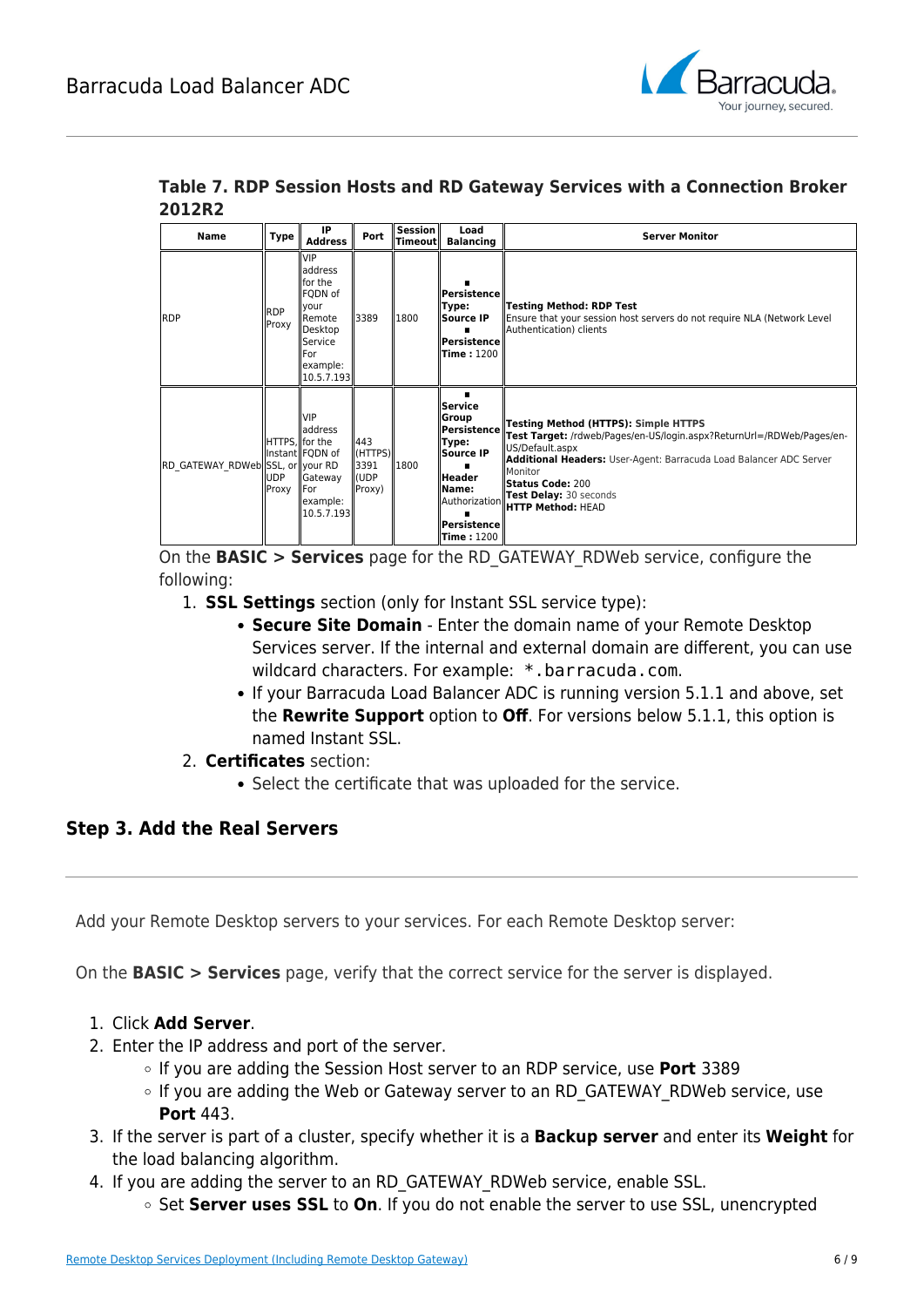![](_page_6_Picture_1.jpeg)

traffic is passed to the server because the Barracuda Load Balancer ADC decrypts incoming traffic to maintain session persistence using HTTP cookies.

- $\circ$  Select the certificate that was uploaded for the service.
- 5. Click **Create**.

### **Step 4. Configure the DNS**

Create an A record to point the VIP address that you set on the Barracuda Load Balancer ADC for the Remote Desktop Service.

For example, if you want to use the name rdp and your domain is barracuda.com, your A record would appears as follows:

| <b>Name</b>                                             | $\parallel$ IP Address |
|---------------------------------------------------------|------------------------|
| $\lvert$ rdp.barracuda.com $\lvert$ 10.5.7.193 $\lvert$ |                        |

### **Step 5. Configure an HTTP Request Rewrite Rule (Optional)**

To simplify access to the Remote Desktop Web Services site for your users, you may configure a rewrite rule to automatically add /rdweb to the end of the URL

- 1. Go to the **TRAFFIC > Web Translations** page.
- 2. From the **Service** list, select the RD\_GATEWAY\_RDWeb service you configured for RDWeb Access
- 3. In the **HTTP Request Rewrite** section, click on **Add Rule** and enter the values in the corresponding fields.

| <b>Rule Name</b> | Sequence<br><b>Number</b> | <b>Action</b>   | Old<br><b>Value</b> | $\ $ Rewrite Value $\ $ | Rewrite<br><b>Condition</b> |
|------------------|---------------------------|-----------------|---------------------|-------------------------|-----------------------------|
| <b>IRDWeb</b>    |                           | Redirect URL  / |                     | l/rdweb                 |                             |

4. Click **Save**.

### **Verify Your Configuration**

- 1. Create two test users that have permission to log into Remote Desktop Services (for example, testuser1 and testuser2).
- 2. Using **Remote Desktop Connection**, connect testuser1 to the **Virtual IP Address**. Open Notepad and enter some text; do not close Notepad.
- 3. Click **Start > Disconnect**.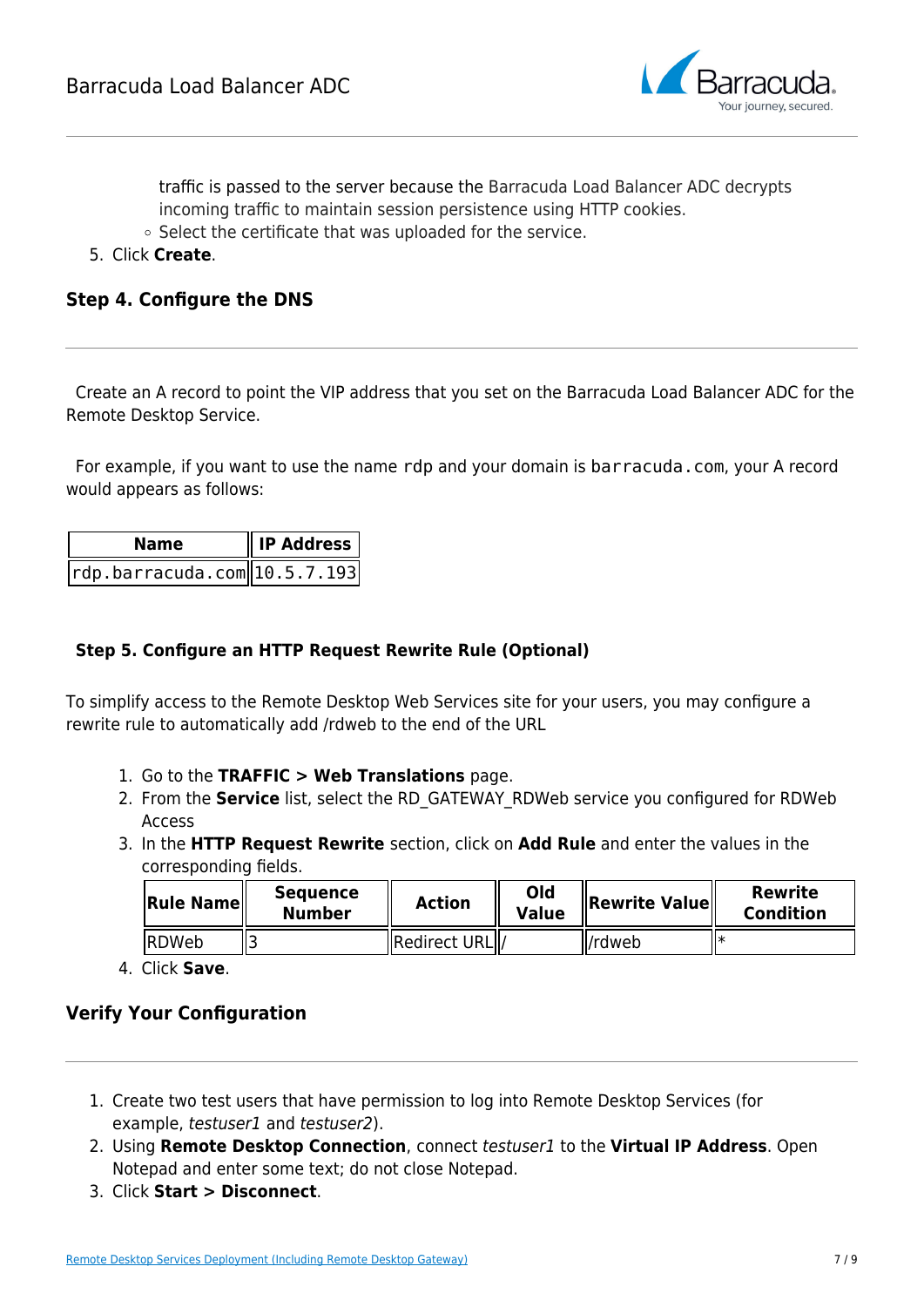![](_page_7_Picture_1.jpeg)

- 4. Connect testuser2 to the same **Virtual IP Address**.
- 5. Once testuser2 is logged in, click **Start > Disconnect**.
- 6. Log in testuser1 again and ensure it reconnects to the session with Notepad open.
- 7. Log in testuser2 again and ensure the session reconnects to the testuser2 session.
- 8. If you have RD Web Access configured, verify that it is working by navigating to the FQDN that you set in the A record in Step 4 and verify that the page displays correctly. Example: https://rdp.barracuda.com/rdweb without the redirect rule, or rdp.barracuda.com with the instant ssl service and redirect rule configured.